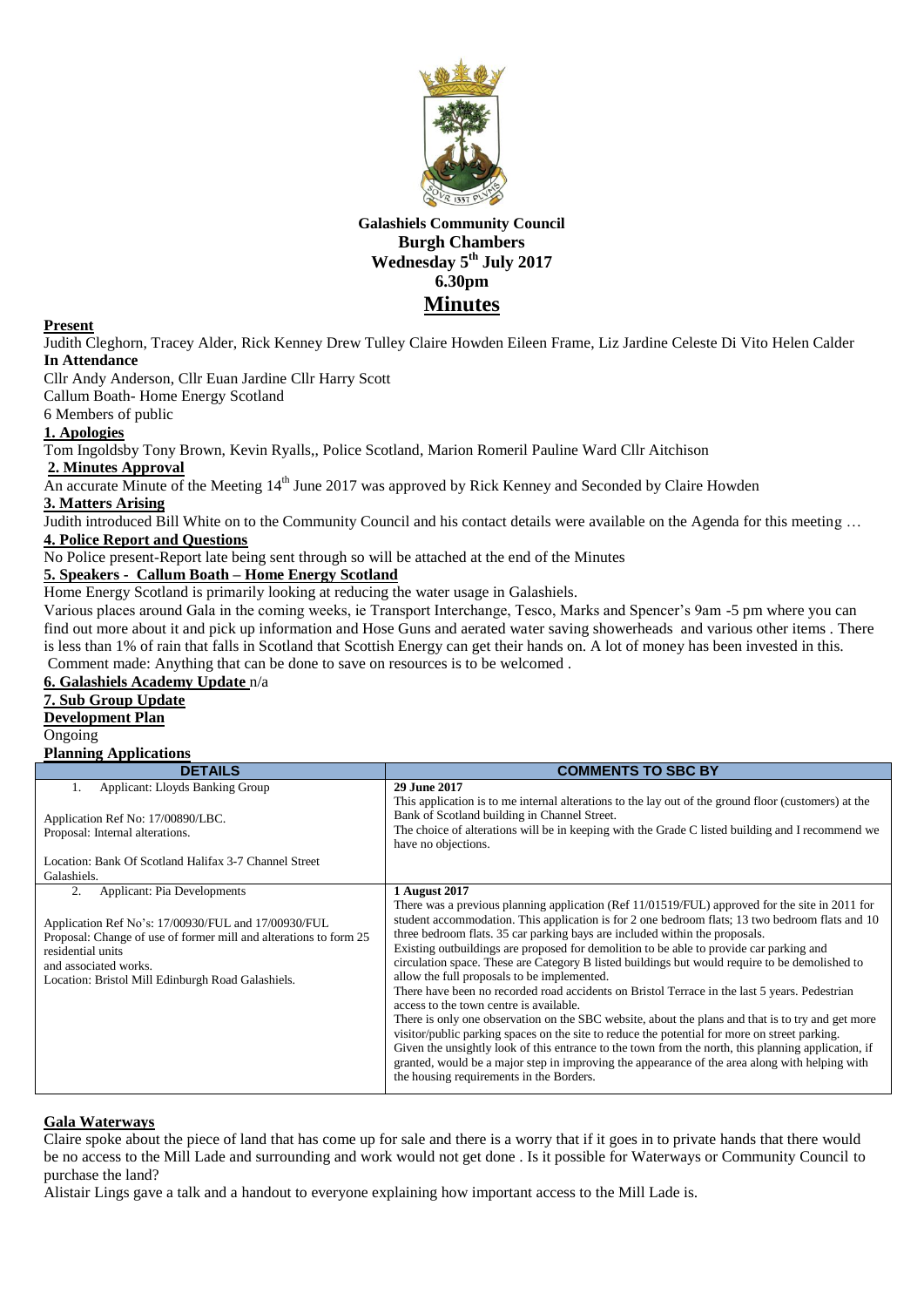Obviously downsides have to be considered like fly tipping but these can be overcome, a lot of questions would need asking. Judith pointed out that the CC would not make any decisions but support would be given Last 2 work party had 21 volunteers Next one is Aldi on  $5<sup>th</sup>$  August and the next meeting  $1<sup>st</sup>$  August.

# **EVENTS**

Not much to report, Jellicoe Express plaque going on Galashiels Station on 27<sup>th</sup> August.

Leaflets for Old Gala House was touched upon and John Gray spoke about the leaflet being taken on by another organisation.

# **GALA in BLOOM**

# **8. Chairs Report**

### **LRA –**

Not very well attended mainly due to holidays … The Fire Service attended and spoke about fire safety in the flats.

Comment made about the signage at the Fire station no progress has been made on this.

# **9. Treasurers Report**

The balance in the account at present is £723.78

## **10. Secretary's Report**

# **11. SBC Councillors Update**

## **Cllr Sandy Aitchison –**

Tracey read out Sandy's report …. See end of minutes

Comment made that the lights in the public park are still blasting away; regardless of this being discussed many times…this is a waste of money especially when cuts are being made to wages.

Community Fund – Towns should not be arguing about who is getting the most money.

QA – Kirkbrae – is there any news on this – Work has started on this.

### **Cllr Anderson**

Braw Lads Gathering was another good success

Cracks in the Fountain tiles – these will be getting looked at.

Comment made – Fountain at Lees Garage not working can this be looked at

QA – on Gala Day can the Chimes at the war memorial be made louder at 8pm for the Braw Braw Lads- virtually had to strain ears to hear it. Also after the 8pm Event at the War Memorial there was a load of rubbish left and some put in the fountain after people had gone away. Broken glass was a main concern and the street pastors were collecting broken glasses. The Salmon and Auld Mill ended up doing all the cleaning up with Fountain news also helping out.

### **Cllr Jardine**

**Cllr Scott**

Comment – when will there be any new play equipment in the parks and can this be looked at please?

Comment made that although Kirkbrae is being worked on no planning permission has been sought from Community Council via Rick.

30p toilet charge, can someone find out how much each separate unit on each toilet has cost for the paying of the 30p charge. Also is there any legislation in place for those places selling food for when people are needing toilet access.

Trails – Bill White gave an overview of this and is asking for the thoughts of the CC regarding the 2 tenders that have been put in. The tender that is chosen to do the job will be responsible for looking at the land and what is being done before and after. We need to decide which is the best tender for the job . All the costings should be back by February 2018

### **13. Open Session Members of Public**

**QA** Could someone look at some rubbish that needs to be moved from off the pavement and also can the Bus that is constantly parked up Windyknowe Rd be moved. Cllr Anderson said he would look in to this.

Comment made – about a quad bike parked on the pavement at Forest Gardens. This will be looked in to.

# **14. Date of Next Meeting 6 th September**

## **Appendix**

### **Cllr Aitchison**

I will be seeking further updates but due holidays it seems difficult to get anybody!

On the Hazeldean issue we (Tracey and me) will be going to meet Nicola McIkwraith from SBHA but i have not managed to fix a dated yet will keep in touch with you on that's issue.

I was very impressed with the Langlee Choir at the Braw Lads Concert on Friday evening. Very very impressive performance.

Obviously Braw Lads was another success despite the weather.

Glenfield Road East is now moving forward and at long, long last there is an agreement in place between BAM and SBC to get new trees and landscaping completed.

At council last week it was agreed that the £500,000 agreed by the last council for "community Participative Budgeting" will be divided between the five Localities and be based a "per head" basis. This means that "Eildon" will receive the largest amount of £153,611. This was hard won with some Localities wanting the division to be based on other criteria. The methodology of how to bid and the selection on successful bids will be decided at a hearing in early August and, I hope, a further paper on this will go to Council for approval in August or September.

I have received an email this morning advising that a builder has been instructed to do the work which will involve traffic lights etc. The delay has been due to summer holidays. I expect work to be done soon having stressed the urgency of the job.

### **Cllr Anderson**

# **Councillor Report: Andy Anderson**

**General:** It has been a busy period since the last meeting with a number of constituents contacting me about various problems. These have ranged from issues with housing to parking problems in several residential areas of the town. There are no simple answers to the latter and no doubt there will be further discussions on options to address this. Reacting to an issue raised I had also asked for dedicated disabled parking bays in the town at Bank Street, and possibly Channel Street and the High Street while provision of disabled parking spaces was being reviewed. Unfortunately, this was rejected by the officer concerned, but I am not giving up. I would be interested to hear if the CC has any comments on this.

The perennial problem of dog mess has been 'popular', with complaints about the Black Path behind B&Q heading out of town being the main area of concern. I will be exploring a number of possibilities regarding this.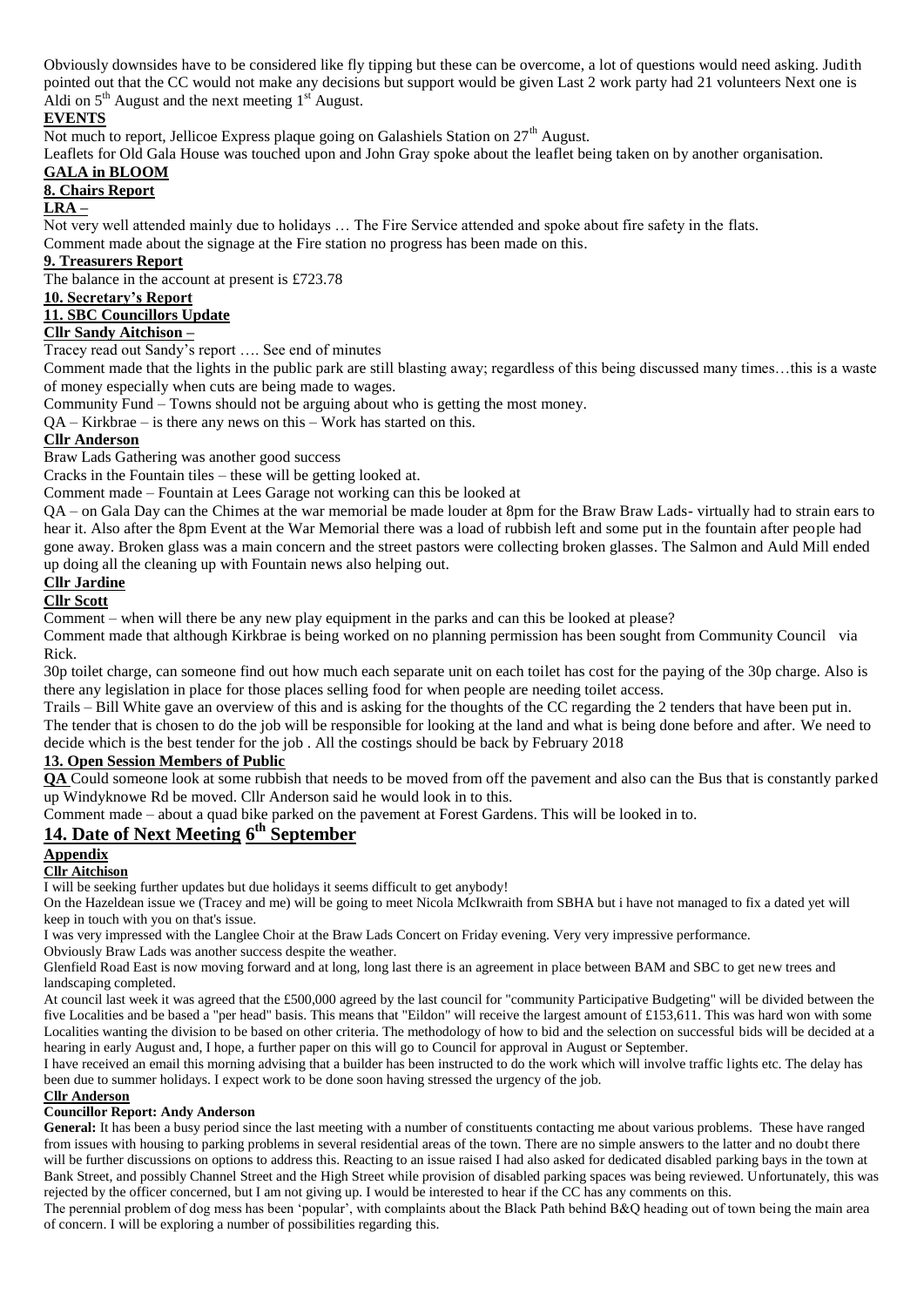**Langlee Primary School:** I was delighted to attend the opening of the new school. It is a wonderful building and is a credit to the team delivering this project; I am sure children and staff alike will enjoy their new space. At the open day in the old school I spoke to a number of the staff before the move about the challenges of the move and it was clear how much they were looking forward to their new space, in particular the special needs facilities. I think they all deserve a massive vote of thanks for all their hard work packing up everything in the old school and unpacking and distributing materials around the new school in such a short period.

**Early Learning and Childcare (ELC):** I attended a locality consultation at the Volunteer Hall on the expansion of ELC from 600 hours to 1140 hours. This was part of a Borders-wide series of events. Despite what may have been heard in the press, and the resulting fears expressed, the process is very much open to consultation and childminding groups will be very much part of the mix; parents childminders and parents are all welcome to add their comments.

**Buskers Buses**: I contacted 'Buskers' about the bus being regularly parked on Windyknowe Road. I had a long conversation with Bruce Methven about this; he was unhappy that one of his buses was causing issues and he has spoken to the driver concerned. The driver lives near where the bus has been parked and was being parked there, while taking a break, prior to it going to Stirling Street to form the 61 service. There had been issues about leaving it at the stance by the church (security and noise complaints from the church about buses – including those of Border Buses). Although there are no parking restrictions in force there, the driver has been advised to park elsewhere for these short periods and they are looking at alternatives where the bus can be left unattended.

**St Aidans Church**: I was looking into the ownership of the church, and had determined that a demolition order was being sought but as it was Grade 2 listed, SBC, Historic Scotland and the owners were in consultation. The building is on the SBC 'at-risk' list. It is proposed that the halls be demolished and replaced with flats.

Councillor Scott then shared a concern that had been raised with him that teenagers were getting into the building and passed on the information he had gleaned. This obviously has concerns for safety, given that the building is in a poor state. Since then I have been in contact with the Police at local and regional level, and the property agents; the Fire service are also aware of the situation. The police have been keeping a 'low-profile' eye on the building and have spoken to some of the children involved and their parents. They are not wishing to publicize the situation in case it makes matters worse.

As of this week I note that the building has been made secure again and some of the vegetation that was providing cover for entry though the boarded up windows has been cut back. I will be checking the progress of any developments and will be asking the owners to make more efforts to clear the remaining vegetation at regular intervals.

Abbotsford Arms Hotel: I have not been able to gain any information regarding the future of the building. It is not regarded as 'at risk' by SBC at the moment and it is not listed.

### **Cllr Jardine**

I have taken up the issue with empty houses raised at previous community council meeting and I currently awaiting further feedback

**I was asked to raise the issue of disability pool access with Ewan Jackson. I have received the** following response. After the Galashiels community council meeting I asked our Disability Sports officer to conduct an audit of pool access. This report has still not been completed. We also just recently upgraded hoists in Selkirk and Pe ebles with the support of a common good fund grant. I am not aware of us looking at any further projects to fund new access hoists at present however we should review this if audit suggests our provision is less than satisfactory

It was raised to me recently that there were very low hanging branches in broom drive at Langlee. They were hanging so low residents had to crawl under them. I am pleased to report that this has issue now been resolved

#### **General Interest**

I attended the inspire awards that took place in the volunteer hall. The inspire awards recognise the achievements of many young people across the Scottish Borders. It was a great event and an honour to be in the company of such inspirational young people

Lastly I had the honour of attending a few events during the Braw Lads week and also the fantastic Gala Day on Saturday. It was also a great opportunity to speak to many residents of Galashiels who were happy to share their ideas for the future of the town. I would also like to use this platform this evening to thank the Braw Lads committee for the warm welcome they gave me and the other councillors. I want to also say thank you to them for all their hard work in organising he week's festivities. I am also sure that Greg and Amy will be great ambassadors for our town

### **Cllr Scott**

**Borders Busses -** at the Transport Interchange where we were informed of their proposed plans for the Scottish Borders. Local decisions now devolved to local management – looking at how best they can link connections to Borders Railway Services.

I raised a concern I had about the use of one of the bus stances in Stirling Street being so close to the pedestrian crossing there, but SBC Road Safety Officers have visited the site and are satisfied that it meets the criteria and the build out from the pavement has been extended to improve visibility for drivers and pedestrians.

**Veterans First Point, Galashiels**. - VFP assists and supports veterans with a range of different problems to adjust to civilian life after service in the armed forces, and help them navigate the services available. There were worries about medium and long term funding, which have now been more or less resolved. Initially funded by LIBOR fines, but now mainly funded by the NHS.

**Energise Galashiels -** to meet the management team and be briefed on the various work streams.

**Heriot Community Council –** mainly ongoing issues about the maintenance of the underpass – SBC or Scotrail responsibility & discussion about planning issues.

**Scottish Borders Council** - meeting to hear proposals to merge numerous old and mainly redundant charitable funds into a more manageable position. Many no longer have a use, and/or have little money in them.

**Scottish Borders Council** – briefing on the City Deal and how it will benefit the Scottish Borders. Funding mainly concentrated on the development of a high level business park in Tweedbank to take advantage of the greater connection opportunity offered by the Borders Railway.

**Opening of the Mosque -** in Roxburgh Street, Galashiels, where we were given an insight into the Prophet Mohammed and the Muslim religion.

### **Meetings in August**

**Stow Community Council** – mainly concerns about whether the infrastructure could cope with any future developments at Fountainhall – concern that 30mph warning stickers were removed from the lampposts in Stow – was explained it was not legal, but still disquiet expressed.